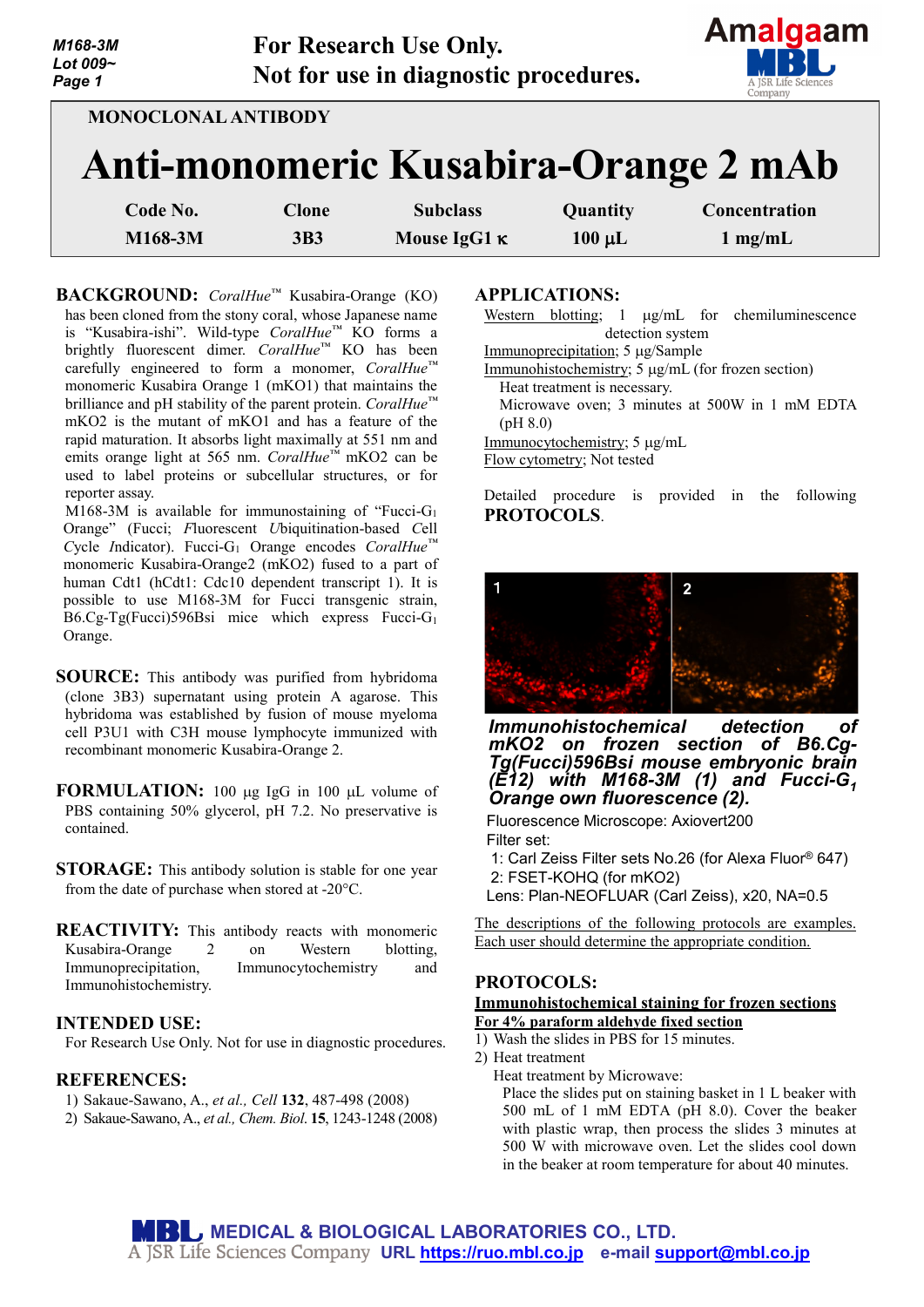- 3) Immerse the slide in PBS containing 0.1% Tween 20 (PBS-T) for 30 minutes at room temperature.
- 4) Remove the slides from PBS-T, wipe gently around each section and cover tissues with blocking buffer (PBS containing 2% FCS, 0.1% Tween 20) for 5 minutes to block non-specific staining. Do not wash.
- 5) Tip off the blocking buffer, wipe gently around each section and cover tissues with primary antibody diluted with blocking buffer as suggested in the **APPLICATIONS**.
- 6) Incubate the sections for 1 hour at room temperature.
- 7) Wash the slides 2 times in PBS-T for 5 minutes each.
- 8) Wipe gently around each section and cover tissues with 1:500 Alexa Fluor® 647 F(ab')2 Fragment of Goat Anti-Mouse IgG (Invitrogen; code no. A21237). Incubate for 30 minutes at room temperature. Wash as in step 7).
- 9) Wipe excess liquid off the slide but take care not to touch the section. Never leave the section to dry.
- 10) Promptly add mounting medium onto the slide, then put a cover slip on it.





- **1: Anti-mKO2**
- 2: Fucci-G<sub>1</sub> Orange
- **3: Transmission light**

# *Immunocytochemical detection of mKO2 in Fucci-G1 Orange transfected HeLa with M168-3M.*

Fluorescence Microscope: Axiovert200 Filter set

1: Carl Zeiss Filter sets No.26 (for Alexa Fluor® 647) 2: FSET-KOHQ (for mKO2)

Lens: LD ACHROPLAN (Carl Zeiss), x40, NA=0.6

### **Immunocytochemistry**

- 1) Culture the cells in the appropriate condition on a glass slide. (for example, spread  $1 \times 10^4$  cells for one slide, then incubate in a  $CO<sub>2</sub>$  incubator for one night.)
- 2) Wash the glass slide 2 times with PBS.
- 3) Fix the cells by immersing the slide in PBS containing 4% paraformaldehyde for 10 minutes at room temperature.
- 4) Wash the glass slide 2 times with PBS.
- 5) Immerse the slide in PBS containing 0.1% Tween 20 for 30 minutes at room temperature.
- 6) Add the primary antibody diluted with PBS containing 0.1% Tween 20, 2% FCS as suggested in the **APPLICATIONS** onto the cells and incubate for 1 hour at room temperature. (Optimization of antibody concentration or incubation condition is recommended if necessary.)
- 7) Wash the glass slide 2 times with PBS containing 0.1% Tween 20 (PBS-T).
- 8) Add 200 µL of 1:500 Alexa Fluor® 647 F(ab')<sub>2</sub> Fragment of Goat Anti-Mouse IgG (Invitrogen; code no. A21237) diluted with PBS containing 0.1% Tween 20, 2% FCS onto the cells. Incubate for 30 minutes at room temperature. Keep out light by aluminum foil.
- 9) Wash the glass slide 2 times with PBS-T.
- 10) Wipe excess liquid off the slide but take care not to touch the cells. Never leave the cells to dry.
- 11) Promptly add mounting medium onto the slide, then put a cover slip on it.



*Western blot analysis in HeLa (1) and Fucci-HeLa (2) using M168-3M.*

## **SDS-PAGE & Western Blotting**

- 1) Wash cells (approximately 1 x  $10^7$  cells) 3 times with PBS and resuspend them in 1 mL of Laemmli's sample buffer.
- 2) Boil the samples for 3 minutes and centrifuge. Load 10  $\mu$ L of sample per lane on a 1-mm-thick SDS-polyacrylamide gel and carry out electrophoresis.
- 3) Blot the protein to a polyvinylidene difluoride (PVDF) membrane at 1 mA/cm<sup>2</sup> for 1 hour in a semi-dry transfer system (Transfer Buffer: 25 mM Tris, 190 mM glycine, 20% MeOH). See the manufacturer's manual for precise transfer procedure.
- 4) To reduce nonspecific binding, soak the membrane in 10% skimmed milk (in PBS, pH 7.2) for 1 hour at room temperature, or overnight at 4°C.
- 5) Incubate the membrane for 1 hour at room temperature with primary antibody diluted with 1% skimmed milk (in PBS, pH 7.2) as suggested in the **APPLICATIONS**. (The concentration of antibody will depend on the conditions.)
- 6) Wash the membrane with PBS-T [0.05% Tween-20 in PBS] (5 minutes x 3 times).
- 7) Incubate the membrane with 1:10,000 Anti-IgG (Mouse)